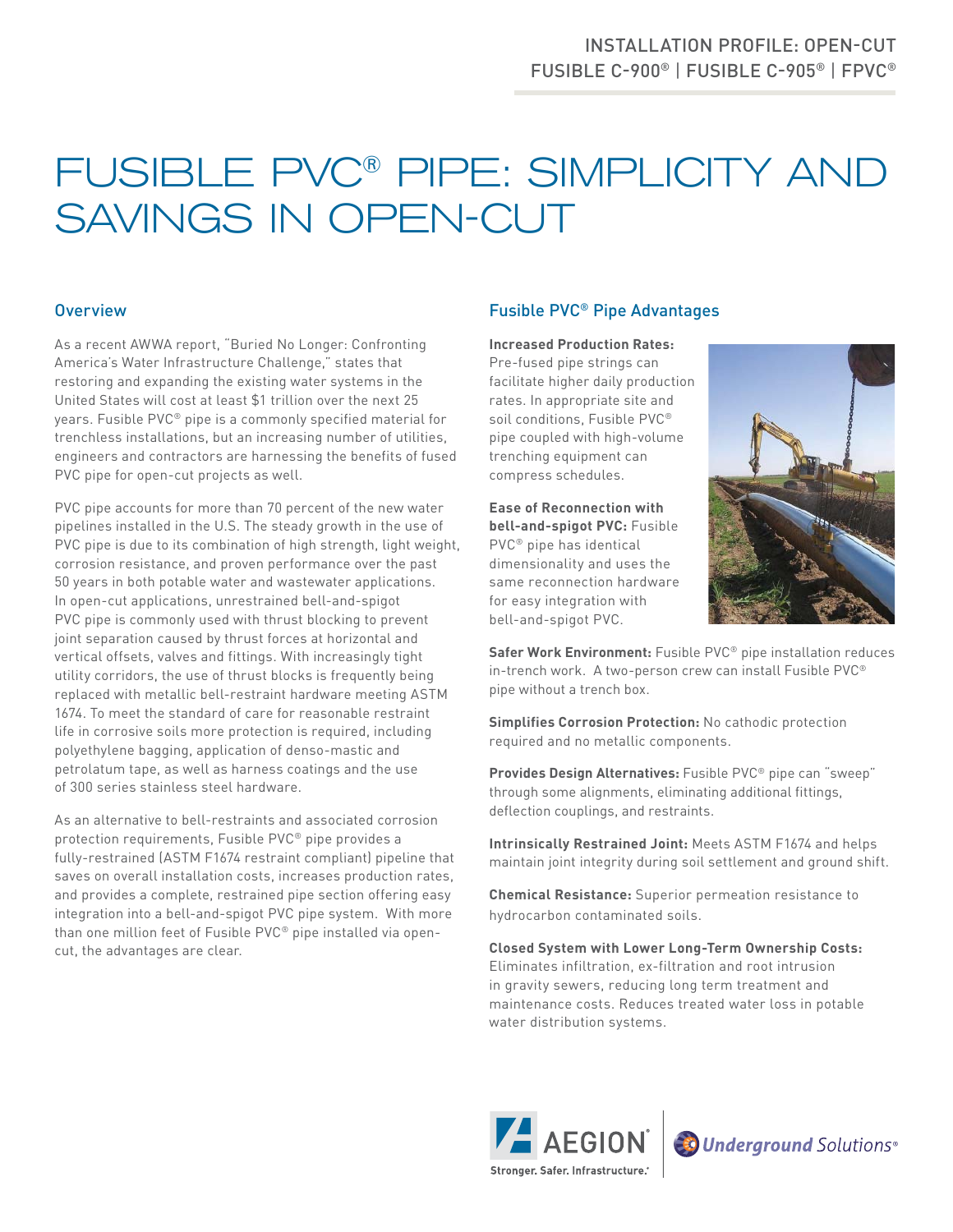## INSTALLATION PROFILE: OPEN-CUT FUSIBLE C-900® | FUSIBLE C-905® | FPVC®







**Spanish Fork, UT: 1,600 LF of 30" De Beque, CO: 22,230 LF of 24" & 18" Tollette, AR: 9,510 LF of 8"** 









**Schofield Barracks, HI: 51,210 LF of 24", 18", 16", 14", 12", 10", 8", 6" & 4"**



**Minden/Carson City, NV: 28,200 LF of** 



**Eastvale, PA: 1,044 LF of 24" Lawrence, KS: 9,500 LF of 16" & 12" Rio Rancho, NM: 27,265 LF of 16" & 10"**



**36", 30", 24" & 16" Butler, IN: 1,400 LF of 10"**